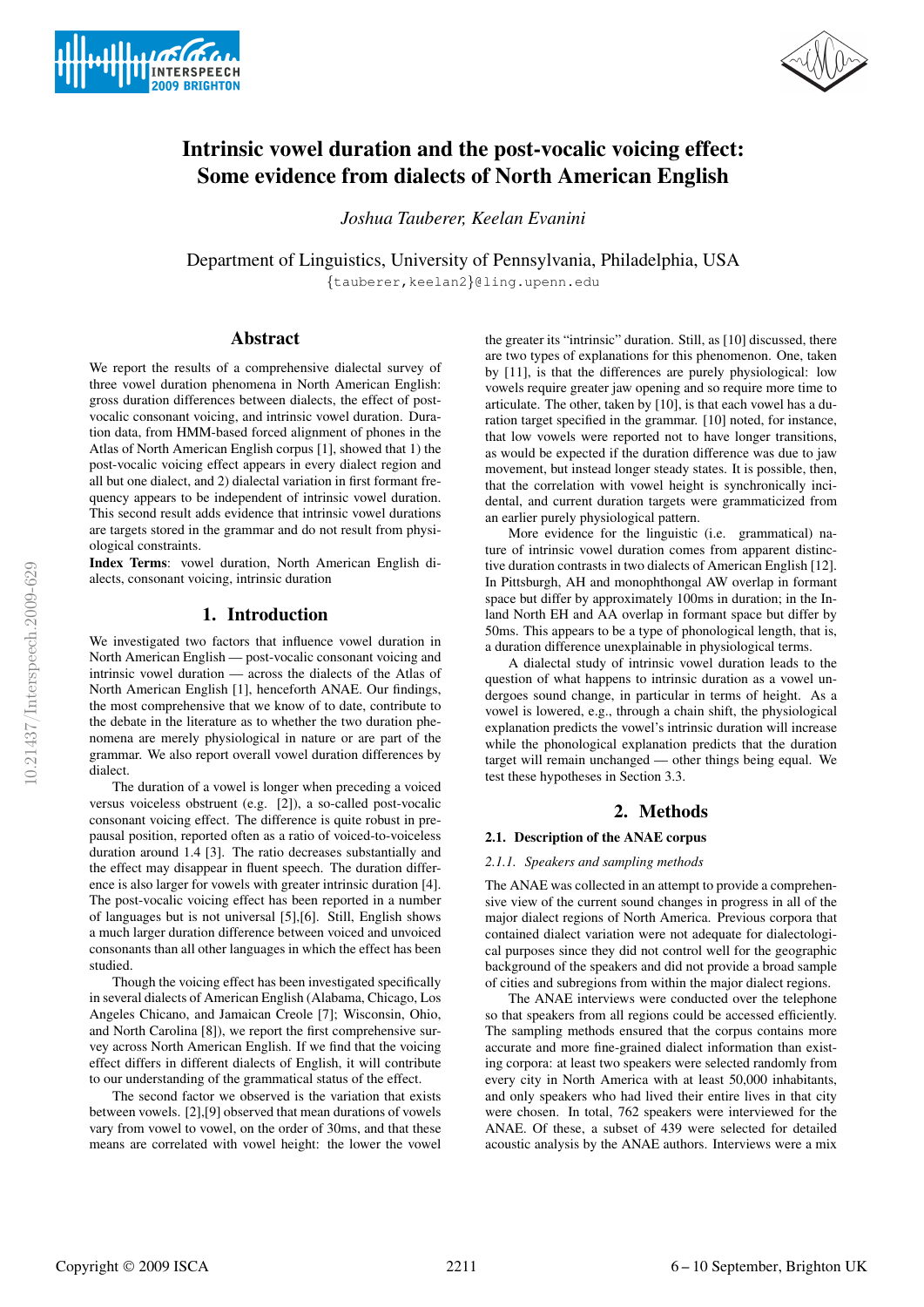of spontaneous speech, minimal pair tests, and other elicitation methods, though the speech style was not consistently recorded and so can not be controlled for below.

Table 1 provides the dialect region affiliation of the speakers in the portion of the corpus used in this study. In addition to dialect region, we also investigated phenomena at the more specific dialect level (as defined in [1]) and report results in Section 3.2 for the Boston and Maine speakers, both part of the Eastern New England dialect region.

| <b>Dialect Region</b>     | Speakers        | Tokens |
|---------------------------|-----------------|--------|
| North                     | 124             | 26,299 |
| South (Region)            | 76              | 21,814 |
| Midland                   | 63              | 15,335 |
| West                      | 41              | 9,123  |
| Canada                    | 28              | 7,089  |
| Western PA                | 13              | 3,685  |
| Mid-Atlantic              | 12              | 2,950  |
| Eastern New England (ENE) | 10              | 2,141  |
| Southeast                 | 10              | 2,838  |
| New York City (NYC)       | 5               | 1,706  |
| Total                     | 382             | 92,980 |
| <b>Dialect</b>            | <b>Speakers</b> | Tokens |
| <b>Boston</b>             | 5               | 925    |
| Maine                     | $\overline{c}$  | 497    |
| <b>Inland North</b>       | 61              | 13,343 |
| Pittsburgh                | 6               | 1,810  |
| South (Dialect)           | 58              | 16,672 |

Table 1: Counts of speakers and tokens used in this study by dialect region and dialect in the ANAE corpus.

#### *2.1.2. Duration measurements*

In [1], F1 and F2 measurements were taken by hand for all vowels, with a focus on vowels that are undergoing change in each region. Formant measurements for each speaker were subsequently normalized using the procedure in [13]. In total, ca. 300 vowels (always bearing primary lexical and phrasal stress) were analyzed for each of the 439 speakers. Each measured token was extracted into a separate audio file — this collection of 133,723 individual word files comprises the audio database of the ANAE corpus.<sup>1</sup>

Because the ANAE is a database of sound change across dialects, vowel labels were assigned not by the perceived vowel quality (e.g. as an IPA symbol) but instead according to phonological classes. That is, the so-called short-o vowel, denoted AA in ARPABET, may have quite disparate phonetic realizations across dialects but are labeled all as AA in the corpus. In a sense, then, vowels are actually lexical classes. We limited our analysis to the 15 vowels (i.e. phonemes) indicated in Figure 1, which has an example word for each vowel (from J.C. Wells' lexical classes as reproduced in  $[1, p13]$ .<sup>2</sup>

In order to obtain duration measurements for the vowels in each of the tokens, the corpus was processed with the forced alignment system described in [14]. The system uses GMMbased monophone HMM acoustic models with 32 mixture components on 39 PLP coefficients trained on 25.5 hours of speech from the SCOTUS corpus.

#### 2.2. Duration normalization

We normalized durations in Sections 3.2 and 3.3, not by speaker, as is usually done, but in order to minimize potentially confounding contextual effects not of interest to our study. A correlation in the corpus between vowel quality and the voicing of the following consonant, for example, would undermine the interpretation of the results; factoring out variables not of interest also reduces the variation in the remaining data. We normalized durations by fitting a linear model to the log-duration data and then subtracting from each duration measurement the predicted components due to the unwanted factors. In Section 3.2 on post-vocalic voicing, the model contained vowel class and post-vocalic place and manner of articulation. In Section 3.3 the model contained post-vocalic place and manner of articulation, voicing, and number of following syllables. (In Section 3.2 only word-final syllables were used.)

The log-duration model we chose treats each factor as having a multiplicative effect on duration, rather than an effect in absolute terms (i.e. seconds). It is somewhere between a simple linear model and the more complex model proposed by [15] based on the notion of "incompressibility" — that each successive shortening effect on a vowel has a diminished effect because of physical bounds on the speed of articulation. Because the duration phenomena do not combine precisely multiplicatively, some confounding correlations no doubt remain after this process.

# 3. Results

#### 3.1. Vowel duration by region

Table 2 reports mean duration in word-final syllables by dialect region. The shortest region was New York City at 133ms, while the South and Southeast regions had the longest mean durations at 156ms and 159ms, respectively. The differences between the South and the two regions ranked directly below it, the Midland and the West, were not significant, but to the next region, Western PA, the difference was significant (Tukey post-hoc  $p < .01$ ).

| Region       | Duration | Region     | Duration |
|--------------|----------|------------|----------|
| <b>NYC</b>   | 133      | Western PA | 150      |
| <b>ENE</b>   | 140      | West       | 153      |
| Canada       | 142      | Midland    | 154      |
| Mid-Atlantic | 146      | South      | 156      |
| North        | 149      | Southeast  | 159      |

Table 2: Mean durations (ms) of vowels in word-final syllables by dialect region.

At first glance, Table 2 might seem to underlie the commonly held perception that Southerners speak with a slower overall speaking rate than other regions. However, we found no such regional difference in a large corpus of spontaneous speech containing regional variation [16]. The mean speaking rates (determined by excluding filled pauses and only considering utterances containing at least five words) for 445 Northern and 1,421 Southern speakers from the Fisher corpus are both 193 words per minute (it is impossible to calculate speaking rate

<sup>&</sup>lt;sup>1</sup>We excluded the 26 speakers labeled as "T" in the ANAE corpus who do not form a coherent dialect region, and a small portion of the audio files were excluded due to poor quality. In total, the results presented are based on analysis of 92,980 tokens from 382 speakers.

<sup>2</sup>We retain the separation in the data of AY before voiceless consonants ("AY(0)") and all other occurrences of AY ("AY(V)").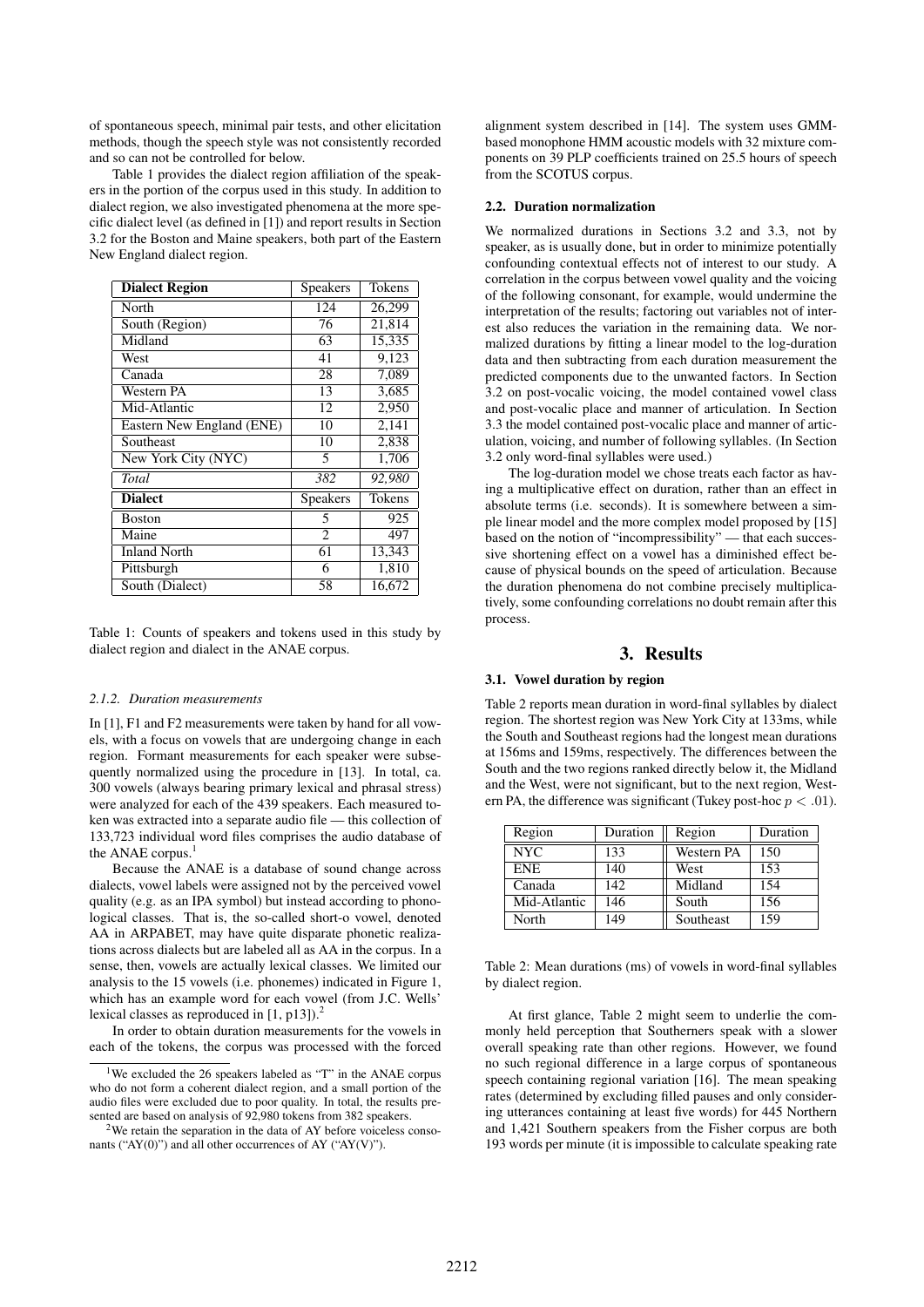in the ANAE corpus, since the interviews were not transcribed). Speaking rate, then, does not explain the vowel duration difference observed.

A more likely explanation for the fact that Southerners have a longer overall mean vowel duration is based on the nature of the Southern Shift, a large-scale vowel change currently in progress in the South (see Section 18.3 in [1] for a complete description of the shift). In this change, the lax vowels IH and EH become tense (more peripheral) and develop a schwa-like off-glide. The vowel-specific plots in Figure 1 show that the South is at or close to the top in the duration rankings for these vowels, as well as for the lax vowels AA and AH. This suggests that the lengthening of IH and EH as part of the Southern Shift may be causing a larger reanalysis of phonological duration for the lax vowels in the South. This interpretation corresponds well with the finding in [8] that IH, EH, and AE were longer in the South than the North or Midland, and the finding in [17] that IH, EH, AH, and UH were longer in the South than most other regions. Furthermore, the nuclei of IY and EY are lowered substantially, leading to a potential increase in intrinsic vowel duration (see Section 3.3). All of these factors may contribute to the fact that the overall mean vowel duration is longest in the South.

### 3.2. Post-vocalic consonant voicing

Table 3 reports the vowel duration ratio (mean duration before voiced obstruents to that before voiceless obstruents) in each of the dialect regions for vowels preceding a stop, fricative, or affricate. The dialect regions show similar duration ratios in the range of 1.13–1.27 corresponding to an 11–25ms difference. A duration ratio around 1.2 is what would be expected given the nature and mix of the speech tasks in the corpus. Durations were normalized as described above.

The only outliers among the dialects were the Boston and Maine dialects, with ratios of 1.33 and 1.02, respectively. (These dialects also had a very small number of tokens applicable for analysis in this section  $-356$  and  $175$  - from just six and two speakers, respectively.) The Maine dialect's duration ratio at 1.02 is considerably less than what has been found in any comparable study of English, but a regression analysis of normalized log-durations showed the interaction between voicing and membership in the Maine dialect to be nonsignificant. The interaction for the Boston dialect was significant ( $p < .02$ ).

| Region                  | Ratio | Region       | Ratio |
|-------------------------|-------|--------------|-------|
| $\overline{\text{NYC}}$ | 1.13  | North        | 1.23  |
| South                   | 1.16  | <b>ENE</b>   | 1.24  |
| Canada                  | 1.19  | Southeast    | 1.24  |
| West                    | 1.19  | Mid-Atlantic | 1.25  |
| Midland                 | 1.21  | Western PA   | 1.27  |
| <b>Dialect</b>          | Ratio | Dialect      | Ratio |
| Maine                   | 1.02  | Boston       | 1.33  |

Table 3: Post-vocalic voicing duration effect as a ratio (prevoiced vowel duration to pre-voiceless duration) for the dialect regions and two dialects.

Some of the dialect differences can be attributable to overall vowel duration differences. The dialect region with the shortest vowels, NYC, also had the smallest voiced–unvoiced ratio, as expected based on incompressibility. On the other hand, the South, with some of the longest vowels, had a short duration ratio as well.

### 3.3. Intrinsic vowel duration

It has long been observed that a vowel's height is related to its duration: low vowels (i.e. high F1) tend to have longer intrinsic duration. Our findings from the ANAE corpus also demonstrate this. Across the 15 vowel classes, the correlation between mean F1 and mean duration is strong  $(r=.68)$ ; the slope of the regression line is 18ms of duration per 100 Hz increase in F1. Both a physiological and phonological explanation of intrinsic vowel duration predict this result.

Our hypothesis was that if the physiological explanation were true, then as a vowel class changes in F1 due to regular sound change it should also change in mean duration (a positive F1–duration correlation). If the phonological explanation were true, the mean duration would stay the same. To test this hypothesis, we considered each vowel class one at a time. For each, we computed the correlation between mean F1 and duration across dialects. For this analysis only vowels preceding obstruents were considered so that the geographically widespread AE-tensing before nasals did not obscure the unique dialectal difference of this vowel in the Inland North, which has AEtensing everywhere.

Just two vowel classes had statistically significant correlations ( $\alpha = .05$ ): IH and EH, both with negative correlations. Scatter plots are shown in Figure 1. None of the vowels showed the positive correlation that would be expected under the physiological model of intrinsic duration. Nevertheless, correlations are difficult to interpret here. Not only do the nuclear targets of the vowels change across dialects, but so do their trajectories. Monophthongization and diphthongization processes might increase or decrease intrinsic vowel duration for reasons independent of vowel height, though this has yet to be shown empirically.



Figure 1: Mean vowel duration against mean first formant frequency, by vowel. Points are dialects. Key: Inland North– purple square, South–green diamond, Pittsburgh–red triangle